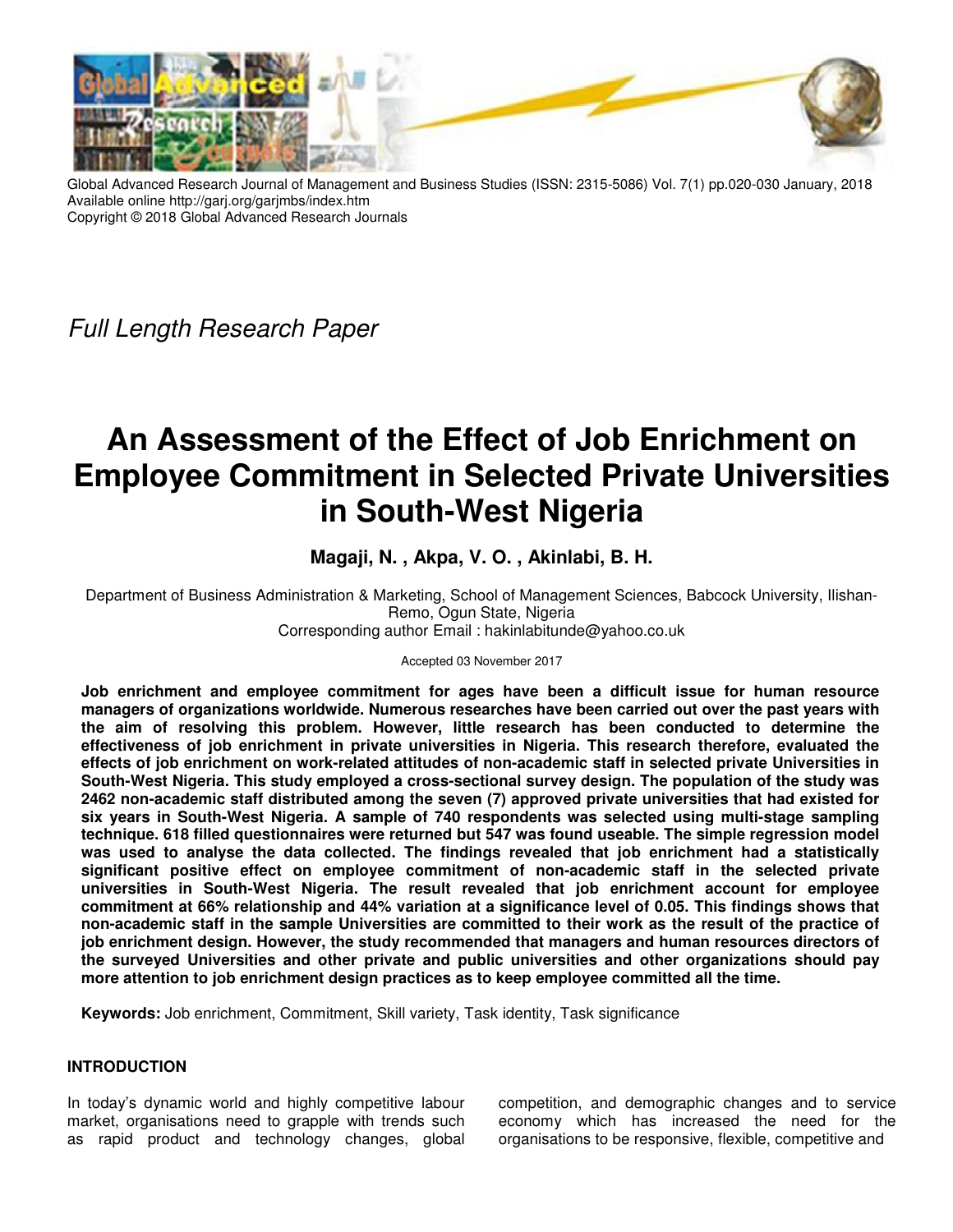innovative. The traditional meaning of a job, which is a well-defined set of responsibilities and actions is weakened because employees now cannot just limit themselves to their job descriptions as they need to modify their continuously changing requirements of work (Raza & Nawa 2011; Parvin and Kabir, 2011).

On the other hand, involving the employees in managerial functions of the higher ranks is called job enrichment. There is no gainsaying that job enrichment also increases the self-actualization, self-control and selfesteem of the workers which eventually leads to the improved commitment and performance of the employees. In a nutshell, job enrichment is a source of motivation for the employees which leads to a goaloriented behaviour (Ramllal, 2004).

According to Herzberg (1968)**,** job enrichment is that type of improvement in the context of the job which may give a worker more of a challenge, more of a complete task, more responsibility, more opportunity for growth, and more chance to contribute his or her ideas. This is because excessive job specialization introduced by scientific management and advancing modern technology has been dehumanizing the work by making the workers' job meaningless, routine, repetitive, removing all challenges from it and making the worker a part of the machine culture. As human capabilities are not being fully utilized under such conditions, it is creating frustration among the workers and alienating them from their jobs. The increasing alienation of workers from their jobs is creating a serious human relations problem. Some organisations have been trying to solve the problem of excessive job specialization by periodic job rotation to provide variety, but this has not proved adequate to reduce work boredom and monotony. (Herzberg, Mausner, Peterson, & Capwell, 1975, Lawler & Ledford, 1992).

Moreover, employee responses refer to the level at which an employee attaches himself to the job or organisation and sees its success or failure as his own. The importance of this term might be seen from the fact that over the past few years, numerous researches have been carried out in order to find methods which might increase an employee's commitment to his job and organisation (Porter, Mowday and Steers, 1982). All of these researches suggest somewhat the same, which is that organisational or job performance is highly dependent upon the employee responses in terms of employee's commitment. (Neyshabor and Rashidi 2013).

People management, of course, is an important aspect of organisational processes. This emanated from the recognition that the human resources of an organisation and the organisation itself are synonymous. To ensure the achievement of firm goals, the organisation creates an atmosphere of commitment and cooperation for its employees through policies that facilitate employee satisfaction. These employees then develop sense of

involvement or commitment to the firm. (Parvin and Kabir, 2011).

#### **Literature Review**

#### **Job Enrichment**

Job enrichment according to Hackman & Oldham (1976), Raza and Nawaz (2011) is redesigning of jobs in a way that increases the opportunities for the worker to experience feelings of responsibility, achievement, growth, and recognition. It is a qualitative change to a job that increases the extent of autonomy, feedback, and significance of the job, allowing workers to have better control and feedback in their work setting. An addition in job related tasks with a view to increase employee control and responsibility is called job enrichment (Raza and Nawaz, 2011)Yasdani, Yaghoubi, Giri (2011), defines job enrichment as changing job content in order to make tasks challenging and to increase productivity.

Jain, Jabeen, Mishara, and Gupta (2011); Yang and Lee, (2009); Jayawardana and O'Donnell (2009); Jenaibi, (2010) in their studies confirmed that job enrichment satisfies employees' psychological and social needs, and sense of belongingness to the company. Mohr and Zoghi (2006) and Koontz and Weihrich (1988) asserted that job enrichment is an attempt to build into jobs a sense of challenge, achievement and variety, giving workers more freedom in deciding about such things as work methods, sequence and pace of the acceptance or rejection of materials, encouraging participation and interaction between workers, giving feelings of personal responsibility for their task, combination to the finish products, feedback on job performance before their supervisors get it and workers involving workers in any change in the organisation.

An enriched job offers more autonomy and freedom in executing the related responsibility and adds variety and challenge to an employee's daily routine. And besides the pecuniary remuneration associated to work, an enriched job renders self-fulfillment, actualization and contentment of meaningful job (Govender & Parumasur, 2010; Hackman & Oldham, 1976). Lawler (2003) finds that an enriched job has been attributed with certain critical characteristics. His research identifies three psychological conditions for a job to be considered as enriched – Experience of meaningfulness, the experience of responsibility for outcomes and feedback or knowledge of results. Yasdani, Yaghoubi and Giri (2011) asserted that job enrichment provides employee empowerment, and in turn leads to autonomy, in which such employee will manifest greater responsibility, engagement on work, satisfaction, commitment and performance and gives them a feeling or sense of belongingness (Saleem, Shaheen & Saleem, 2012; Chung & Ross, 2013).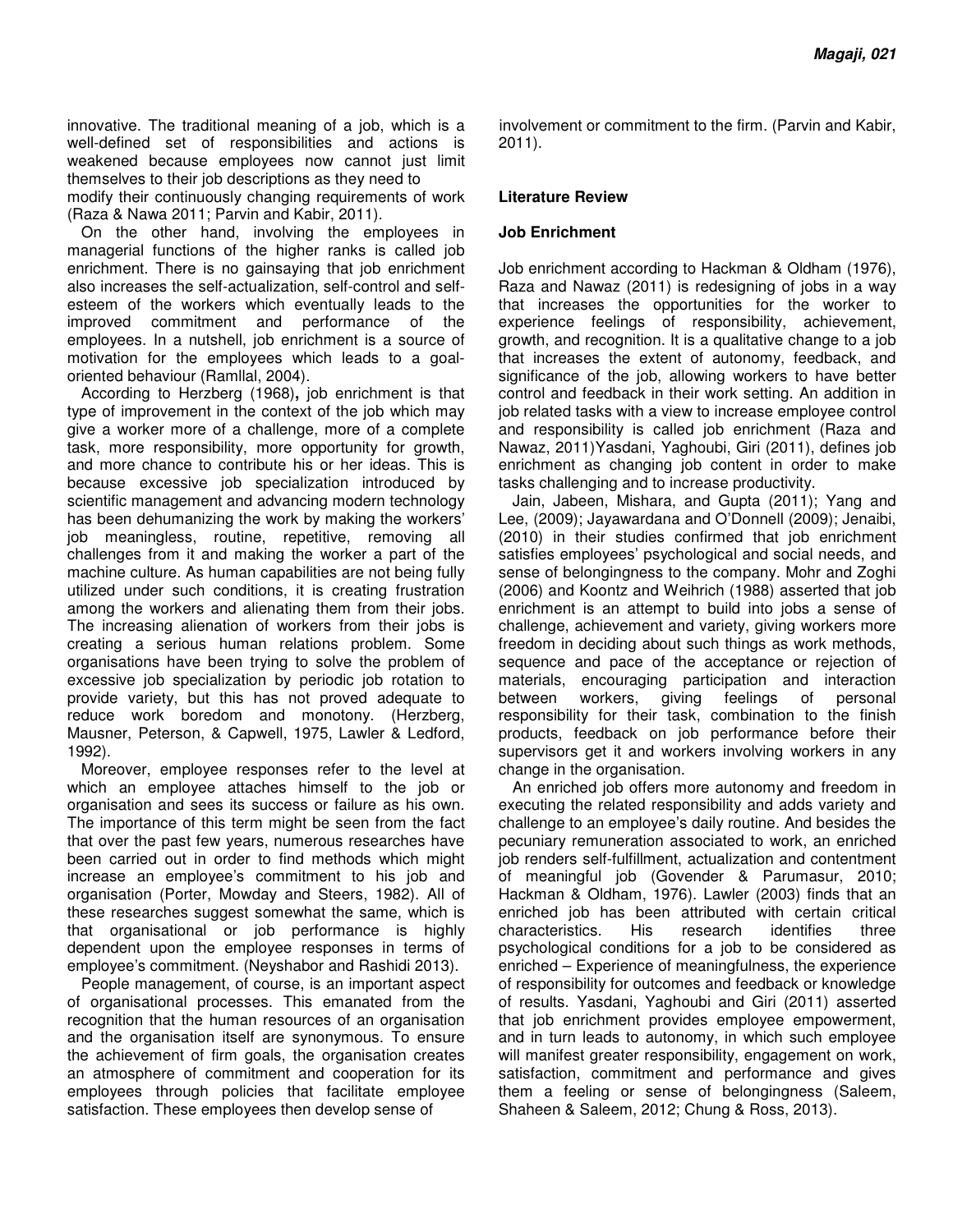Job enrichment according to Latham and Baldes (1975), Latham and Yuki (1975), and Raja (1974), increases the motivational level and performance of the employees in the work place and makes more possible the achievement of the organisational goals. The motivating characteristics of job enrichment include – participation, autonomy and responsibility – appeal to employees who strive for the satisfaction of higher-order needs such as self-control, self-respect and self-actualization (Chung & Ross, 1977).

Job enrichment is a job-design strategy for enhancing job content by building into it more motivating potential (Lunenburg 2011). It is an attempt to motivate employees by giving them the opportunity to use their abilities (Pillai, Mashood, Amoodi, & Husain, 2012; Razag & Nawaz, 2011; Mondy, Noe & Premeaux, 1999). Mohr and Zoghi, (2006) and Cappelli and Rogovsky (1994) asserted that their underlying assumption is that Taylorist jobs cannot meet the employees' psychological and social needs. That job enrichment meets these needs and increases the motivating potential of work, which simultaneously increases both work satisfaction and effort. (Robbins, Judge, Millett & Waters-Marsh, 2008; Razag & Nawaz, 2011, Thomas, Buboltz, & Winkelspecht, 2004).

 Job enrichment is an act or process of involving the workers in managerial functions of the higher ranks (Dost and Khan, 2012). Job enrichment encourages workers to learn, develop and do innovative experiments at work, by that it helps to boost up morale and motivation of workers (Hackman and Lawler, 1971; Lawler, 1973; Hackman and Oldham, 1976). Job enrichment also increases the selfactualization, self-control and self-esteem of the workers. (Vroom 1964; Swinth, 1971). According to Herzberg five principles should be followed when implementing job enrichment which are: Increase Job Demands, increase the worker's accountability, providing work scheduling freedom, providing feedback and providing new learning experiences (Mondy, Noe, & Premeaux, 1999)

Newstrom (2011) asserted that ideally, a job must have all the five dimensions to be fully enriched. That for job to be called enriched it must have the five job enrichment dimensions which include: skill variety, task identity, task significance, autonomy and feedback. The core dimensions affect an employee's psychological state, which tends to improve performance, satisfaction and quality of work, and reduce turn over and absenteeism. And that if one is perceived to be missing, workers are psychologically deprived and motivation, satisfaction, commitment, involvement and performance may reduce. Jobs are designed not only to help workers get enjoyment from their jobs but also to help workers feel that they are doing meaningful and valuable work. Specifically, the five core job characteristics- skill variety, task identity, task significance, autonomy and feedback, that help create three critical psychological states (experienced meaningfulness of work, felt responsibility, and knowledge of results), leading, in turn to several

personal and work outcomes (Lunenburg, 2011; Zare, Jajarmizadeh and Abbasi, 2010. Thomas, Buboltz, & Winkelspecht, 2004).

## **Skill variety**

The degree to which the job requires a variety of different activities in carrying out the work, involving the use of a number of different skills and talents of the worker (Newstrom, 2011, Bartol & Martin, 1998).

**Task Identity**: is the degree to which a job requires completion of a "whole" and identifiable piece of work that is, doing a job from beginning to end with a visible outcome. (Robbins et al., 2008; Jack, 2004; Glick, Jenkins, & Gupta, 1986)

## **Task Significance**

Is the degree to which the job has a substantial impact on the lives of other people, whether those people are in the immediate organisation or in the external environment. (Robbins et al, 2008; Jacko, 2004; Glick, Jenkins, & Gupta, 1986) Skill variety, task identity, and task significance together contribute to a person's meaningfulness of the work.

## **Autonomy**

The degree to which the job provides substantial freedom, independence, and discretion to the individual in scheduling the work and in determining the procedures to be used in carrying it out. Jobs that provide a great deal of autonomy are said to contribute to a person's responsibility for outcomes of the work. When they have the freedom to decide what to do and how to do it, employees feel more responsible for the results (Robbins, et al 2008, Jacko 2004 Glick, Jenkins, and Gupta, 1986).

#### **Job feedback**

The degree to which carrying out the work activities required by the job provides the individual with direct and clear information about the effectiveness of his or her performance. Feedback can be positive or negative, but it is best when it is balanced appropriately. (Robbins, et al., 2008; Jacko 2004 Glick, Jenkins, & Gupta, 1986). Job feedback gives employees knowledge of the actual results of work activities. When a job is designed to provide employees with information about the effects of their actions in the workplace, they are better able to develop an understanding of how well they have performed—and such knowledge improves their effectiveness and work related attitudes (Lunenburg, 2011).

# **Growth-Need Strength (GNS)**

The degree to which an individual desires the opportunity for self-direction, learning, and personal accomplishment at work is called growth-need strength. Growth- Need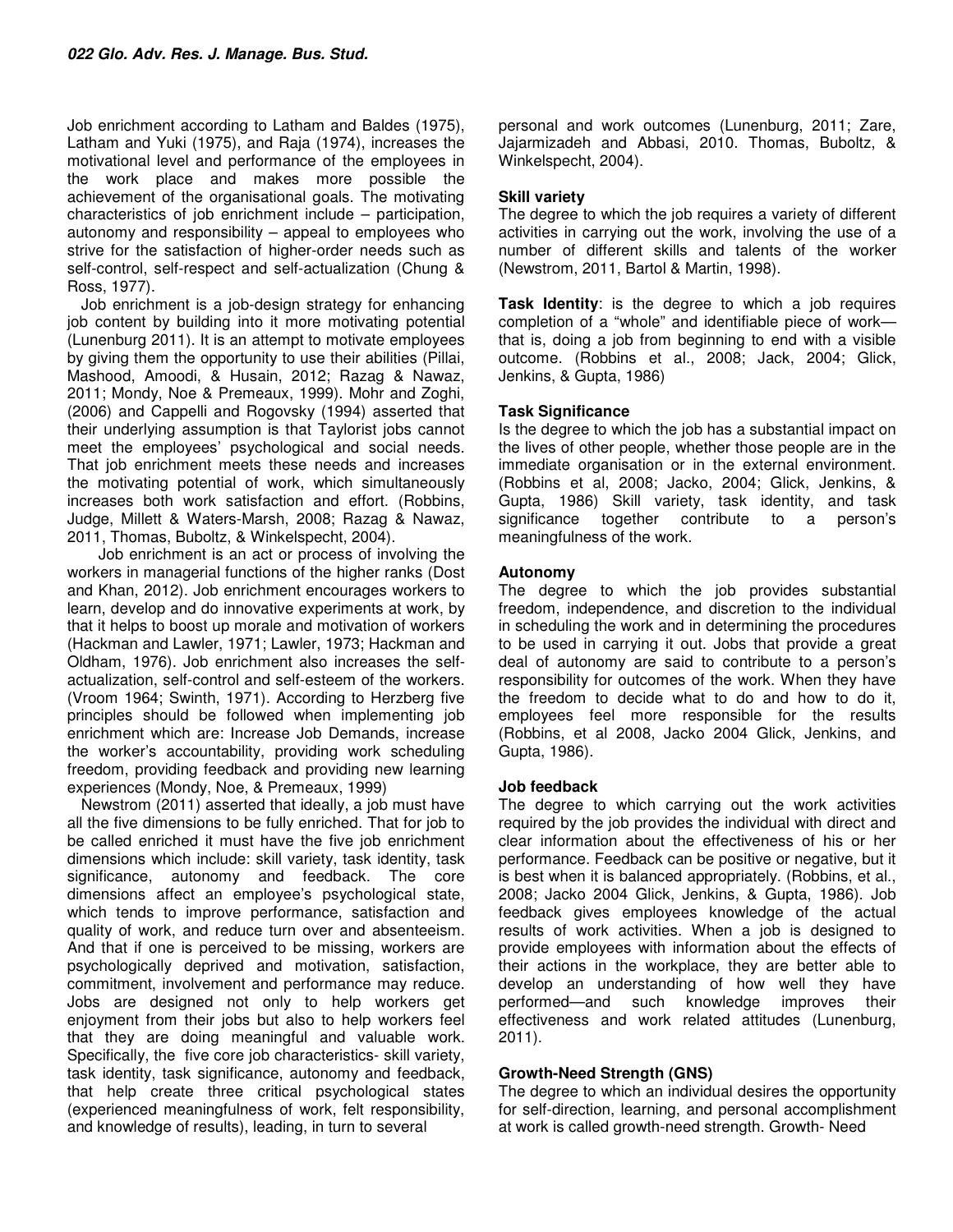Strength refers to employee motivation for growth on the job—that is, an employee's desire for the challenge of new learning.

## **Employee Commitment**

Over the past three decades, an impressive amount of research efforts have been devoted to understanding the nature, antecedents, and consequences of organisational commitment. Employee commitment is important because high levels of commitment lead to several favorable organizational outcomes. Employee commitment has been broadly studied by several authors and has been related to different variables in the field of human resources management

(Allen & Meyer, 1990; Brooke, 1988; Colarelli, 1990; Cohen, 1999; Goulet & Singh, 2002; Vandenberg & Scarpello, 1994; Lee et al., 2000 in Riveros &Tsai, 2011).

One of the most famous studies about organizational commitment is Modway, Steers and Porter (1979) (Riveros and Tsai 2011). (Obi-Nwosu et al, 2013, Khalid and Irshad, 2010). The concept of employee commitment has been treated as a variable of interest in its own right and a variety of definitions and measures have been proposed (Mowday et al., 1982; Meyer et al., 1998; Eslami and Gharakhani (2012); Sullivan & Arthur, 2006). Eslami and Gharakhani (2012), defined employee commitment as the relative strength of an individual's identification with and involvement in a particular organisation. Allen and Meyer (1996), defined employee commitment as a psychological link between an employee and his or her organization that makes it less likely that the employee will voluntarily leave the organization. Oyewobi, Suleiman and Muhammad-Jamil (2012); Newstrom (2011); and Robbins et al. (2008) proposed three components or dimensions of organisational commitment. These three dimensions suggest that people stay with their organisation because they want to (affective commitment); because they feel they ought to (normative commitment); and because they need to (continuance commitment). Meyer and Allen (1991) have found that these components of commitment can be experienced simultaneously to varying degrees. (Riveros & Tsai, 2011; Zeinabadi, 2010).

Newstrom (2011), (Ketchand and Strawser, 2001), Bateman and Strasser (1984) defined employee commitment (employee loyalty) as the degree to which an employee identifies with the organisation and wants to continue to actively participate in it. It is a measure of employee willingness to remain with a firm in the future. Commitment is akin to being strongly connected and engaged with an organisation on an emotional level. It reflects the employee's belief in the mission and goals of the firm, willingness to extend effort in their accomplishment, and intensions to continue working in that organisation. (Ketchand and Strawser, 2001).

Employee commitment has been conceptualized as a psychological state or mindset that binds individuals to a course of action relevant to one or more targets, and a willingness to persist in a course of action (Cooper-Hakim and Viswesvaran, 2005). Interest in employee commitment has been stimulated largely by its demonstrated positive relationship to work behaviours such as job satisfaction, high productivity, and low turnover (Cohen, 2003), but the field has not conducted enough studies outside the Western countries (Lee et al., 2001; Meyer et al., 2002). Herscovitch and Meyer (2002) defined organisational commitment as the degree to which an employee identifies with the goals and values of the organisation and is willing to exert effort to help it succeed. The issue of organisational commitment within both private and public sector organisations has, generally, received significant research focus over the past 25 years (Meyer & Allen, 1997; Mowday, 1998; Hope, 2003).

 Norman (1963) in Dost and Khan (2012), suggested that social psychology of an organisation is dominated by the commitment in them. People evaluate each other on the basis of their commitment levels which they consider to be the only distinct characteristic and people are often judged on different misleading factors such as gender race, profession (Bem and Allen 1974; Abelson 1976; Carton and Mischel 1979; Schewpker 2001). Employee commitment refers to the level at which an employee attached himself to the job or organisation and sees its success or failure as his own (Dost and Khan, 2012).

Robbins et al (2008) defined organisational commitment as a state in which an employee identifies with a particular organisation and its goals, and wishes to maintain membership in the organisation. High organisational commitment means identifying with one's employing organisation. Robbins et al. (2008) believes that there is a positive relationship between organisational commitment and job productivity, but the relationship is modest. And that is because the loyalty contract that existed many years ago between employees and employers has been similarly damaged, and the notion of employees staying in a single organisation for most of their career has become increasingly absolute. This makes organisational commitment probably less important as a work-related attitude that it was once. (Daft & Marcic 2007; Kinicki & Williams, 2009).

#### **Theoretical framework**

There are several theoretical foundations on job enrichment and work-related factors; but this paper is anchored on enriched job characteristics theory postulated by Hackman & Oldham (1975). The theory was built on the previous knowledge and research, mainly coming humanistic theories of motivation from Maslow's hierarchy of needs theory and Deci and Ryan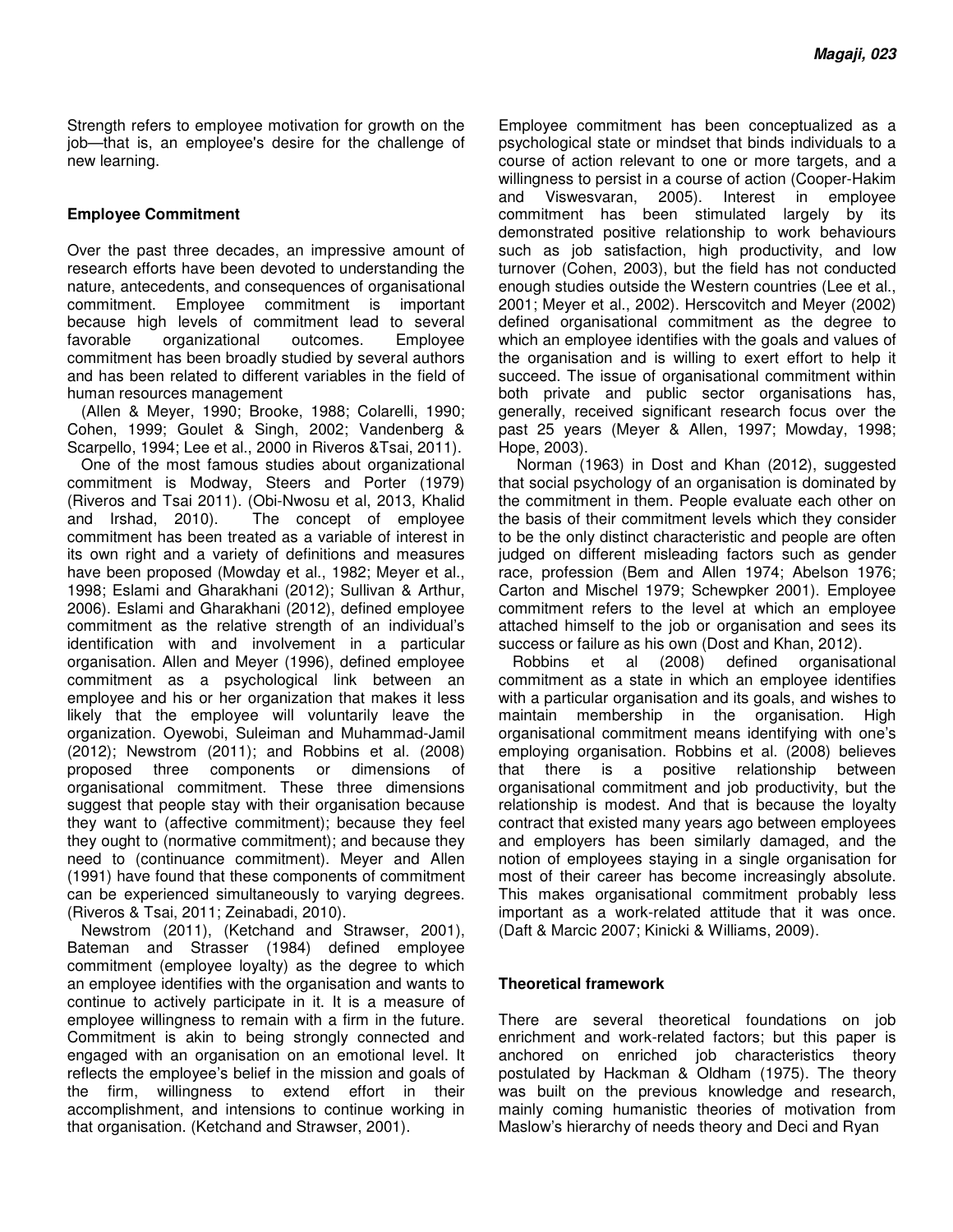self-determination theory (Deci and Ryan, 2005;Vensteekiste, Ryan and Deci, 2008) were the humanistic theories of motivation were adopted for this study (Garg and Rastogi 2005) and using also an earlier work by Turner & Lawrence (1965) about task attributes. According to Huitt(2006), Humanistic theory sees behaviour as determine by learned habits, people as rational beings, free to make their own choices/ decisions about how to live their lives and to be motivated to maximise freedom and also to achieve personal growth and to interprets their experience(Rubin and McNeil 1981, Scholastics 2011, Asendorpf , VanAkan, 2003). Huitt (2001), examined humanistic theory in five objectives to education in work place as to promote autonomy, develop responsibility, challenging task, develop creativity and curiosity and expressing interest in artistic endeavours (Aanstoos, Serlin, & Greening, 2000**)**. Humanistic theory affirms a person's self –needs. That the main property of humanistic theory is the personal goals/needs of the employees. Similarly job enrichment characteristics theory gives the workers the opportunity to do challenging task, offers more autonomy and freedom in executing the related responsibility and adds variety and challenge to an employee's daily routine, an enriched job renders self-fulfillment, actualization and contentment of meaningful job, which leads to three psychological conditions: experience of meaningfulness, the experience of responsibility for outcomes and feedback or knowledge of results which results to change in behaviour such as employee satisfaction, involvement, motivation, commitment and performance. (Grant and Shin, 2011, Lawler 2003). The theory provides a set of implementing principles for enriching jobs in an organization setting which proposed a model of five core job characteristics-skill variety, task significance, task identity, autonomy, feedback that affects commitment (Oldham &Hackman,2010; parker &Ohly,2008, Hackman & Lawler, 1971).

# **Empirical Studies**

#### **Job enrichment and employee commitment**

Doest et al (2012), conducted study on the topic 'Job enrichment causes high level of employee commitment during the performance of their duties: Behavioral study from Pakistan'. The finding revealed that job enrichment has moderate effect on employee commitment in an organization. Salami, 2008; Olugbile, 1996; Alarape and Akinlabi, (2000) asserted that as regards commitment of workers (especially those in private sectors), there is divergence of opinions among researchers. Some researchers believe that Nigerian private sector workers are not committed to their organisations. Others believe that they are committed to organisational goals but that at times it is the organisations that do not show commitment

to the plight of the workers. They believe that organisational commitment reflects one side of the reciprocal relationship between the employer and the employees and as such each party has to play its role.

Sneed and Herman (1990) in their study using supervisory and non-supervisory staff found job characteristics for supervisory and non-supervisory staff to be positively related with organizational commitment while individually they found skill variety, dealing with others, feedback and autonomy to be the only significant individual job characteristics. Obi-Nwosu, Joe-Akuune, Oguegbe (2013) conducted a research on job characteristics as predictors of organizational commitment among private sector workers in Anambra State. The study examined job characteristics as predictors of organizational commitment among private sector workers in Anambra state of Nigeria. The finding shows that only two dimensions of job characteristics namely dealing with others and task identity predicted organizational commitment while the remaining five dimensions; skill variety, task significance, autonomy, feedback from the job, and feedback from agents did not predict organizational commitment. The study strongly suggests that job characteristics are a predictor of employees' commitment.

Gokham (2006), conducted a researched on an integrative model of job characteristics, job satisfaction, organizational commitment and organizational citizenship behaviour. The secondary purpose was to investigate the effect of job characteristics on job satisfaction and organizational commitment, and the effects of job satisfaction and organizational commitment on citizenship behaviours. Findings revealed that task identity, autonomy, and aggregate job scope were positively associated with organizational commitment although no single job characteristic was significantly associated with organizational commitment.

Neyshabor and Rashidi (2013) also examined the relationship between job enrichment and organizational commitment, and the result showed that job enrichment has a significant positive influence on organizational commitment of employees. The study strongly suggests that the five dimension of job enrichment are important issues need to be considered by managers, to achieve competitive advantage through employees. In essence, all previous studies on job enrichment and employee commitment showed that job enrichment is a predictor of employee commitment.

# **Conceptual Model**

Based on the literature review, there is a direct relationship between job enrichment and employees commitment. Therefore, the model proposes that, the aim of job enrichment is to enhance commitment of employees in an organization. The model shows that job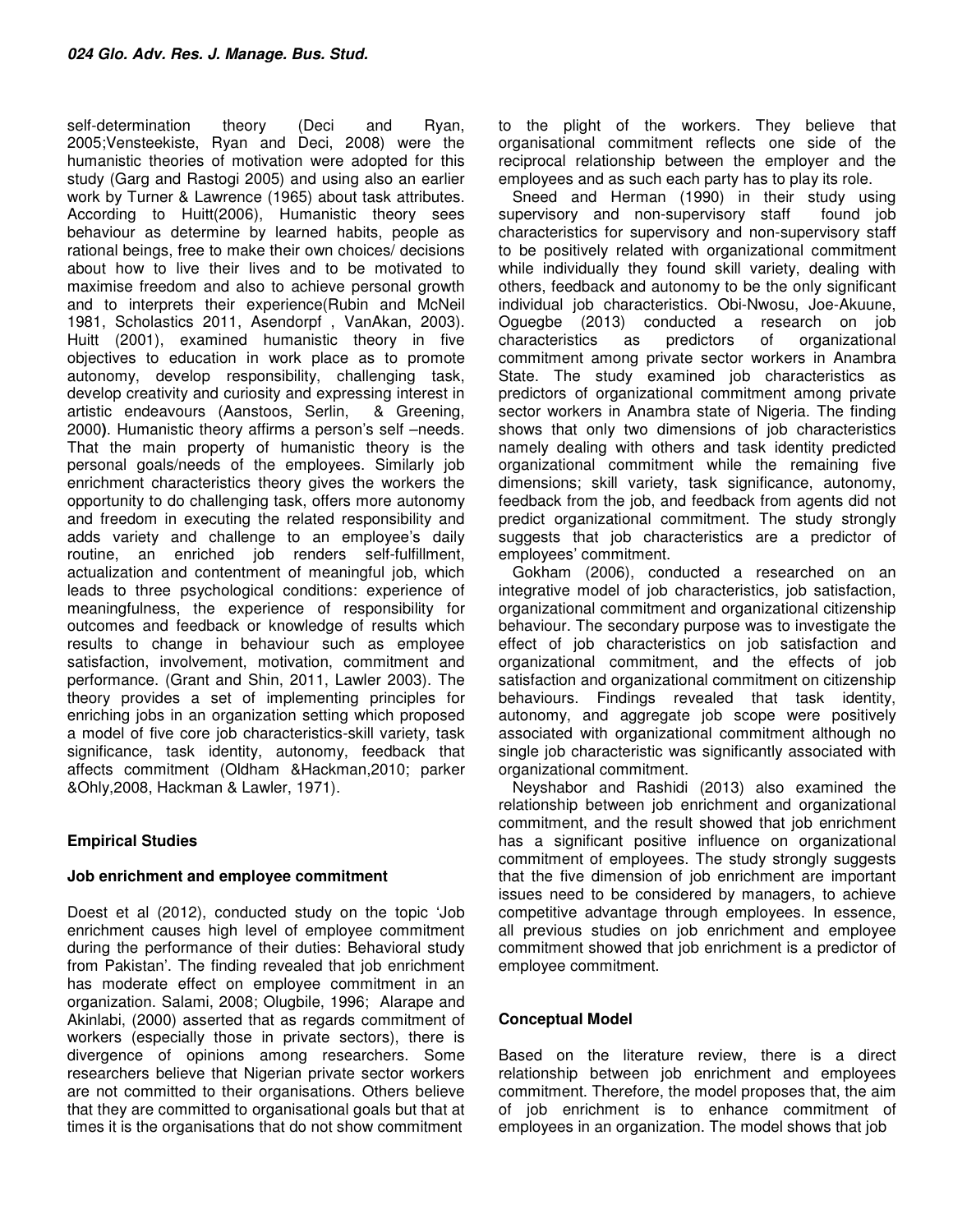

**Figure 1 Source:** Developed for the study

enrichment is the independent, while the employee commitment is the dependent variable.

## **METHODOLOGY**

A survey research design was deployed to assess the effects of job enrichment on employees' commitment so as to ascertain the degree of relationship between the hypothesized variables. The use of descriptive research design was considered because it allowed for the collection of quantitative data which were analyzed quantitatively using descriptive and inferential statistics.

The data gathering instrument that was used in this study was structured questionnaire. The questionnaire was administered to selected non-teaching staff of Babcock, Covenant, Bells, Ajayi Crowther, Lead City, Bowen and Joseph Ayo Babalola Universities, all in South-Western Nigerian. The questionnaire was administered between  $10^{th}$  and  $24^{th}$  of October, 2013. The questionnaire contained two sections: one on job enrichment and second on employees' commitment respectively. The questions for job enrichment were adopted from Hackman- Oldham model of job diagnostic survey (JDS) which was used by Orphen (1979) and employees commitment items from Raza and Nawaz (2011), Dost and Zia-ur-Rehman (2012), Oladele, Subair, and Sebina (2010), Oyewobe, Suleiman and Mahammad-Jamil (2012) and Parvin and Kabir (2011). The questions adopted were modified to suit the purpose of this study. The six point rating scale was used in the questionnaire so as to avoid the problem of central tendency and to gain more effective screening power (Sin and Tse, 2002; Osuagwu, 2006).The study adopted a sixpoint rating scale to obtain data from the respondents. The scores were coded as strongly agree  $=6$ , agree= 5, partially agree=4, partially disagree=3, disagree =2, and strongly disagree=1.

The study used Cronbach's Alpha reliability test to evaluate the reliability of the questionnaire for the study and validity was established through suitable statistical means. The analysis was done using SPSS. The benchmark for reliability Cronbach's Alpha score is .70 as recommended by Nunnally (1978), thus all above the minimal 0.70; therefore, the overall reliability of the whole scale is guaranteed (Nunnally, 1978). Cronbach's Alpha Reliability co-efficient for all the construct items in the study were ascertained via the outcome of the pilot study. Table-3.1 reveals that the Cronbach's Alpha values: job enrichment =  $0.794$  and employees commitment =  $0.770$ . Therefore based on the Alpha values it can be decided that the framed questionnaires are more reliable with each other and the questionnaire survey can be conducted by using the questionnaire.

The statistical analysis carried out in the study by using MS-Excel and SPSS (Statistical Package for Social Science) Software 21 version for windows. The statistical technique like correlation, regression, and ANOVA was used for the analysis. Analyzed and interpreted data have been presented in the form of tables. A self-structured questionnaire assessing the job enrichment and employees commitment measures were distributed to a random sample of 740 respondents. A total of  $N = 547$  questionnaire were returned representing a response rate of 73.91.

#### **RESULTS AND HYPOTHESIS TESTING**

The table below presents the result of hypothesis testing.

Pearson Product Moment Correlation was used to test hypothesis. The analysis statistic show that the there is a significant positive relationship between job enrichment and employee commitment among non-academic staff in the surveyed universities( $r = 0.66$ ,  $p < 0.05$ ). Hence, the null hypothesis (Ho) which states that *Job enrichment does not have a significant relationship with employee commitment of non-academic staff in selected private universities in South-West Nigeria*, is rejected.

Further evidence from table above showed that job enrichment significantly influences employee commitment  $(F_{1,545} = 430.006, p<0.05)$ . Also evidenced is the fact that the percentage of variance in employee motivation explained by job enrichment is about 44.1%.which showed the extent of the effect of job enrichment on employee commitment and also answer the question to what extent is the relationship between job enrichment and employee commitment of non-academic staff in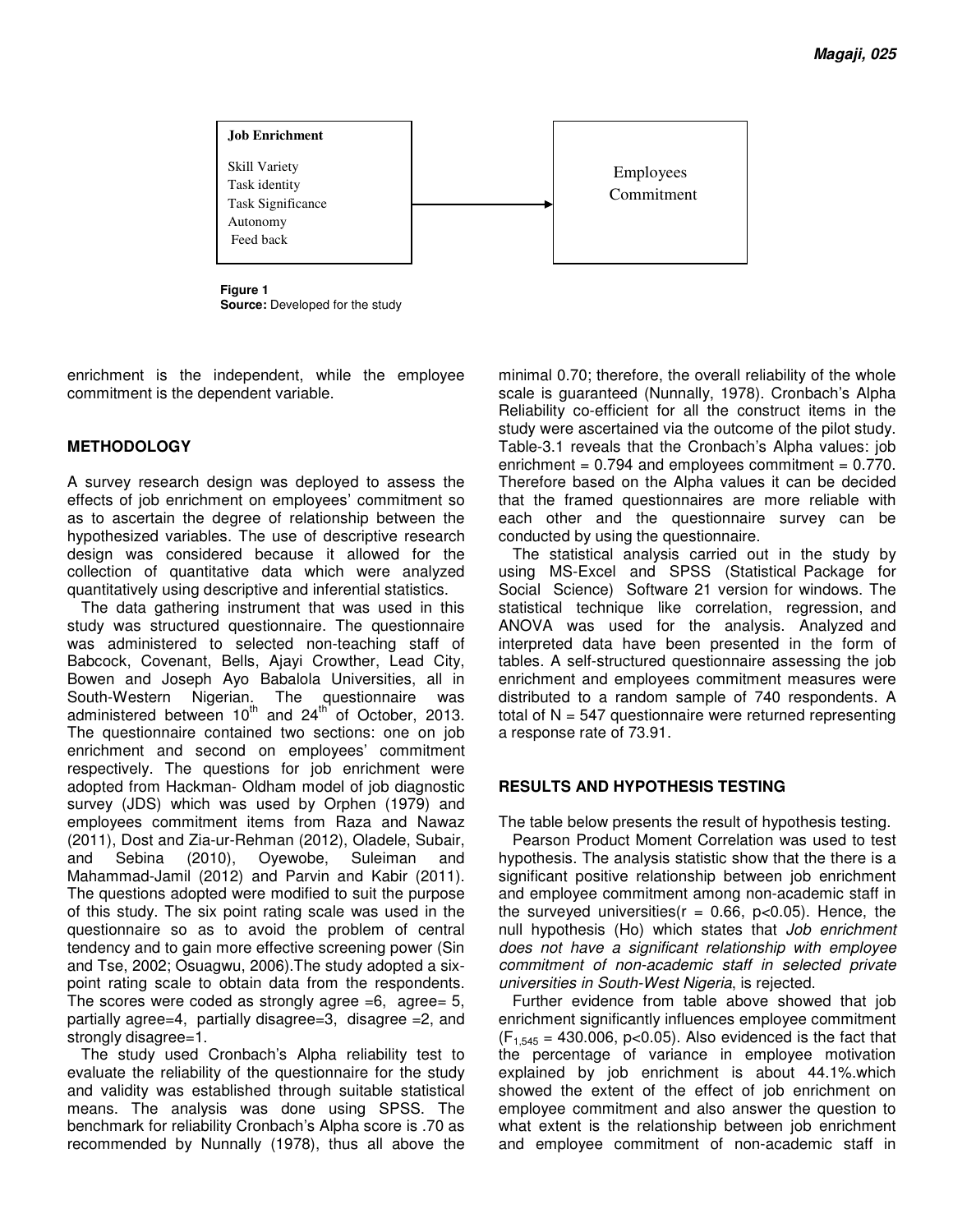**Table 3.1** Reliability coefficients of research measures (Cronbach's Alpha)

|                            | Items                | Cronbach's Alpha |  |  |  |  |
|----------------------------|----------------------|------------------|--|--|--|--|
|                            | Job Enrichment       | 0.794            |  |  |  |  |
|                            | Employees commitment |                  |  |  |  |  |
| Pausant Field Current 0010 |                      |                  |  |  |  |  |

**Source:** Field Survey, 2013

**Table 4.1.** Correlation (Pearson Product Moment Correlation (PPMC) of job enrichment and employee commitment

| Variables           | N   | Mean | Std.<br>Deviation |      | Е   | Remark      |
|---------------------|-----|------|-------------------|------|-----|-------------|
| Job Enrichment      | 547 | 4.94 | 0.65              | 0.66 | 000 | Significant |
| Employee Commitment | 547 | 4.87 | 0.72              |      |     |             |

**Source:** Researcher's Field Survey from SPSS output, 2013

**The table** shows the Summary of Linear Regression/Analysis of Variance on the effect of Job enrichment on commitment of non-academic in selected private universities in South-West Nigeria. ANOVA

|                    | Sum of Squares | Df  | Mean Square |         | Sig.           |  |  |
|--------------------|----------------|-----|-------------|---------|----------------|--|--|
| Regression         | 125.681        |     | 125.681     | 430,006 | $.000^{\circ}$ |  |  |
| Residual           | 159.291        | 545 | .292        |         |                |  |  |
| Total              | 284.972        | 546 |             |         |                |  |  |
| $R = 0.664$        |                |     |             |         |                |  |  |
| $R$ Square = 0.441 |                |     |             |         |                |  |  |

**a. Dependent Variable: Employee Commitment**

**b. Predictors: (Constant), Job Enrichment**

Source: Researcher's Field Survey from SPSS output, 2013

selected private universities in South- Western Nigeria?

#### **DISCUSSION AND IMPLICATION OF FINDINGS**

This empirical study was conducted in partial determination of the effect of job enrichment on employee commitment of non-academic staff in selected private universities in South- West Nigeria, while statistical test were applied to test the hypothesis. In the light of the statistical results in which at a significant level of 0.05, it transpired that job enrichment has significant effect on employee commitment in the seven private universities in this surveyed. The finding of this study is in consonance with the finding of Doest et al (2012), in their study titled 'Job enrichment causes high level of employee commitment during the performance of their duties: Behavioral study from Pakistan. The finding revealed that employee commitment and job enrichment are positively interrelated, that job enrichment has strong positive significant impact on employee commitment in an organization. That the more the jobs of the employees are enriched; the higher would be their level of commitment towards the organization. Mottaz (1988), Oliver ,Baker, Demerouti, De( 2005), Mottaz (1988), Oliver ,Baker, Demerouti, De( 2005) (Akuoko, Dwumahand and Ansong, 2012) Raza& Nawaz (2011), in their study titled 'Impact of job enrichment on employees

'Job satisfaction, motivation and organizational commitment: Evidence from public sector of Pakistan'. The purpose of their study was to understand the degree of job enrichment in the public sector of Pakistan and its impact on work related attitudes and behaviour. Pearson correlation coefficient was used to determine the relationship. The significance of relationship is measured at confidence level 95%and 99%. The result indicated that job enrichment is strongly correlated with job commitment ( $r = .554$ ,  $P < 0.05$ ) and a strong predictor of job commitment. Cable and Judge, 1994; Chiu and Chen (2005), also postulates that Private sector workers commitment may not only be as a result of just personal decision of workers to be committed to their work,' but Job enrichment dimensions such as (skill variety, task identity, task significance, autonomy, feedback from the job, feedback from the agents and dealing with other may have a high influence in the level of commitment among workers.

The findings of this study that job enrichment has a strong positive relationship with employees of nonacademic is in line with Obi-Nwosu, Joe-Akuune, Oguegbe (2013) who conducted a research on job enrichment (characteristics) as predictor(s) of organizational commitment among private sector workers in Anambra State. The study examined job characteristics as predictors of organizational commitment among private sector workers in Anambra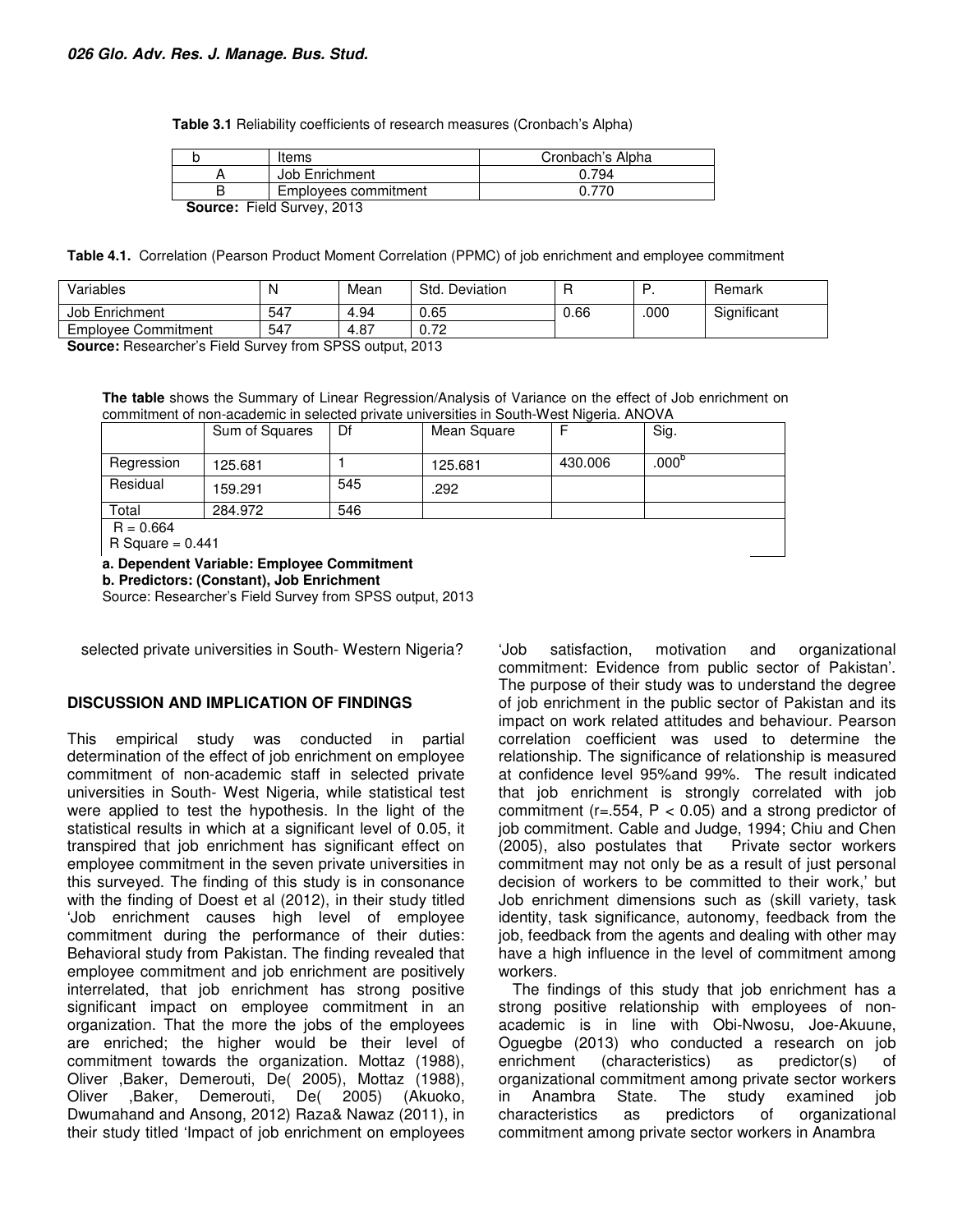state of Nigeria. The findings strongly suggest that job enrichment is a predictor of employees' commitment. Also, comparing organisational commitment and job enrichment (characteristics) among private and public sector managers. Flynn and Tannebaum, (1993) found a stronger relationship between job characteristics and organisational commitment among private sector managers than their counterparts in the public sector. This is because of the stipulation of Hackman and Oldham's job enrichment (characteristics) model that the way jobs are perceived in terms of these job enrichment dimensions tend to impact three particular psychological states in employees which include experienced meaningfulness of work; felt responsibility; and knowledge of results and this, it is believed will help to enhance/improve employees commitment. As regards organisational commitment of workers (especially those in private sectors), Salami (2008) stated that there is divergence of opinions among researchers. Some researchers believe that Nigerian private sector workers are not committed to their organisations (Olugbile, 1996). Others believe that they are committed to organisational goals but that at times it is the organisations that do not show commitment to the plight of the workers (Alarape & Akinlabi, 2000). They believe that organisational commitment reflects one side of the reciprocal relationship between the employer and the employees and as such each party has to play its role. Private sector workers commitment may not only be as a result of just personal decision of workers to be committed to their work. Job enrichment (characteristics) such as (skill variety, task identity, task significance, autonomy, feedback from the job, feedback from the agents and dealing with others) may have a high influence in the level of commitment among workers (Cable & Judge, 1994; Chiu & Chen, 2005)

 Also a study by (Feather and Rauter, 2004) involving permanent and temporary teachers in Victoria, Australia, revealed a positive relationship between organisational commitment and organisational identification, variety, skill utilization and organisational behaviour. Also Mathieu and Zajac, (1990) postulated that lot of studies have shown organisational commitment and job enrichment dimension-autonomy to be positively related. A study conducted by Colarelli et al*.* (1987) yielded a positive correlation between organisational commitment and autonomy. The study indicated that the lack of autonomy and the use of close supervision in organisations result in diminished performance and employee stress (Obi-Nwosu, H.,Joe-Akuune, C.O ,Oguegbe,2013).

 Allen, et al*.* (2004), in a study among 255 social and human service employees across northwest Ohio and found a strong prediction/relationship between job characteristics dimensions and organizational commitment. Also Neyshabor, Rashidi (2013), in their study titled' an investigation of the relationship between job enrichment and organization commitment'.

The main aim of their study is to investigate the relationship between job enrichment and organizational commitment. Statistical population of this research includes 250 employees of 20 manufacturing companies in Iran. The results of this study showed that job enrichment has a statistical strong positive significant influence on organizational commitment of employees. However, managers of organizations can improve the commitment of employees by enriching their jobs and the five dimensions of job enrichment are important issues need to be considered by managers, to achieve competitive advantages through employees. Neyshabor and Rashidi (2013), also examined the relationship between job enrichment and organizational commitment, and the result show that job enrichment has a significant positive influence on organizational commitment of employees. The study strongly suggests that the five dimension of job enrichment are important issues need to be considered by managers, to achieve competitive advantage through employees.

This study is conducted with the aim to evaluate the effect of job enrichment on work-related attitudes of nonacademic in selected private universities South-West, Nigeria. The findings of this study revealed that Job enrichment has significant effect on employee commitment, of non-academic staff in selected private universities in South-West Nigeria. This implies that job enrichment is being practiced in the seven selected private universities in South-West Nigeria namely-Covenant, Bells Babcock, Lead city, Ajayi Crowther Bowen and Joseph Ayo Babalalo. This implies that the dimensions of job enrichment which are skill variety, task identity, task significant, autonomy and feedback from work done are properly used. That the employees in selected private universities are allowed to used variety of skills and talents which makes the work more challenging to the employees because of the skills involved, relieve monotony that results from repetitive activity; and gives employees a greater sense of competence; task identity practices help the employees to do their work from the beginning to the end visibly, also task significant helps the non-academic staff to know the importance /impact of their jobs to others; the nonacademic staff have freedom to make decision in the work they do that affects them, they have freedom to do their job and they get feedback from the work they do and would be able to assess their performance themselves with less or no supervision, which have influence their work-related attitudes. However job enrichment design is a continuous process, therefore human resource manager should at no point relent on redesigning the job of employees by enriching their job. The findings also imply that more attention should be paid to work-related attitudes variables that were less affected by job enrichment.

The findings of the results further implied that the nonacademic staff in the surveyed universities are committed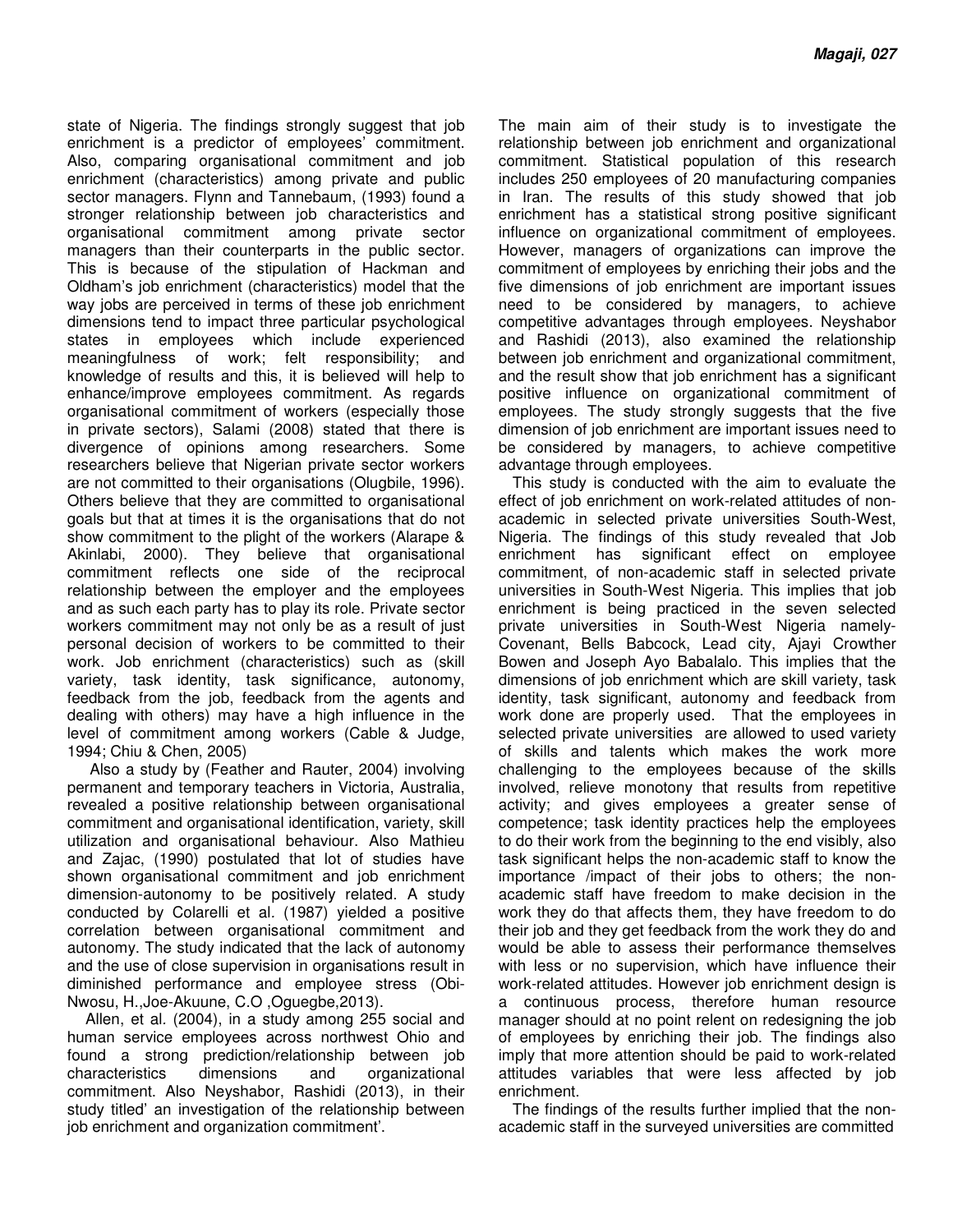to their organizations/jobs because the organization they work with presently deserve their loyalty, they have a sense of obligation to the people in their organization, they enjoy the feeling of accomplishment they get from their present jobs, the level of autonomy they have in their organization and they enjoy the feeling of accomplishment they get from their present jobs.

#### **CONCLUSION AND RECOMMENDATIONS**

This study was carried out in order to ascertain the effect of job enrichment on work-related attitude (employee satisfaction, motivation, commitment, involvement and performance) of non-academic staff in selected private universities in South-West Nigeria. And also to observe whether job enrichment design is being practiced in the studied universities and what are the resultant effects and outcomes it has on the employees. The findings showed that job enrichment is a strong predictor of work-related attitudes (employee satisfaction, motivation, commitment, involvement and performance). The finding revealed that job enrichment provides skill variety, job identity, feeling important in the eyes of others, responsibility, challenge, realizing ones competence, freedom, participation in decision making, performance feedback from the job done, growth and sense of achievement which led to internal motivation, satisfaction, commitment, involvement and high performance of the non-academic staff.

Also the findings of this study revealed that there is positive relationship between the independent variable (job enrichment) and the dependent variables (workrelated attitudes) which was highly moderated by employee growth-need strength. This means that employee with strong growth-need strength will turn on eagerly to job enrichment than employee with weak growth –need strength. It is therefore concluded that job enrichment is being practice in the seven selected private universities in South-West Nigeria. And that job enrichment has significant effect on the work-related of non-academic staff in the selected private universities in South-West Nigeria. The study has provided empirical evidence to support theoretical models that prescribe a link between job enrichment and work-related attitudes (employee satisfaction, employee commitment, employee motivation, employee involvement, and employee performance).

It was apparent from the review of existing literature and empirical results of this study that job enrichment is a vital instrument for organizations to equip their employees in today's dynamic world and highly competitive labour market, therefore human resource managers of these seven selected private universities should ensure that job enrichment design is properly implemented.

#### **REFERENCES**

- Alarape AI, & Akinlabi FM (2000). Influence of perceived organization support and discrepancy treatment on work attitude of industrial workers. *African Journal for the Psycholo*gy *Study of Social Issues*, 5(1), 23-36.
- Allen NJ, & Meyer JP (1990). The measurement of antecedents of affective, continuance and normative Commitment to the organization. *Journal of Occupational Psychology,* 63, 1-18
- Allen NJ, & Meyer JP (1996). Affective, continuance and normative commitment to the organisation: An examination of constant validity. *Journal of Vocational Behaviour, 49, 252-76*.
- Akuoko KO, Dwumah P, & Asong F (2012).Employee involvement in decision making and workers' performance in selected organisations<br>in Ashanti Region of Ghana. International Journal of in Ashanti Region of Ghana. *Multidisciplinary Management Studies, 2 (6* ) ,11-23.
- Aanstoos CSI, & Greening T (2000). A History of Division 32, *Humanistic Psychology of the American Psychological Association*  (http:/ / www. apa.org/ divisions/ Div32/ pdfs/ history. pdf).
- Asendorpf JB, & Van Aken MA (2003). Personality–relationship transaction in adolescence: Core versus surface personality characteristics. *Journal of Personality,*71(4), 629–666.
- Bartol, K.M & Martin D.C. (1998). *Selected material from Management*, 3<sup>rd</sup> ed. New York. Mc Graw Hill
- Bem DJ, Allen A (1974). On predicting some of the people some of the time: the search for crossional consistencies in behavior. Psychological Review. 81, 506-520
- Cable DM, & Judge TA(1994). Pay preferences and job search decisions: A person – organization fit perspective. *Personnel Psychology,* 47, 317 - 348.
- Chang E (1999)."Career commitment as a complex moderator of organizational commitment and turnover Intention" *Human Relat*ions, 58(10), pp. 1257-8
- Chiu SF, & Chen HL (2005). Relationship between job characteristic and organizational Citizenship behaviour: The mediational role of job satisfaction. *Social Behaviour and Personality*, 33(6), 523 - 540.
- Chung K, & Ross MF (1977). Differences in motivational properties between job enrichment and job enlargement. *The academy of management and review* 2(1) 113-122.
- Cohen A (2003). Multiple commitment in the workplace: An integrative approach, Lawrence Erlbaum
- Associates, Mahwah, N.J
- Cooper-Hakim A, & Viswesvaran C (2005). The construct of work commitment: testing an integrative framework. Psychological Bulletin. 131(2):241-59
- Dost MKB. & Khan HJ (2012). Job enrichment causes high level of employee commitment during the performance of their duties:<br>Behavioural study. Arabian Journal of Business Behavioural study.  *Management Review (OMAN Chapter)* ,1(9), 95-104
- Feather NT, & Rauter KA (2004). Organizational citizenship behaviours in relation to job status, job insecurity, organizational commitment and identification, job satisfaction and work values. *Journal of Occupational and Organizational Psychology,* 77, 81 - 94.
- Flynn DM, & Tannebaum S (1993). The relationship between job characteristics and organizational commitment: Differences in the public and private sector. *Journal of Psychology and Business*, 8(1), 103 - 116.
- Glick WH, Jenkins GD. Jr., & Gupta N (1986): Method versus substance: How strong are underlying relationships between job characteristics and attitudinal outcomes? *The Academy of Management Journal,* 29 (3), 441-464.
- Goulet & Singh (2002). Career commitment : A Reexamination and an Extension. *Journal of Vocational Behaviour,* 61(8), 7391
- Hackman JR, & Lawler EE (1971). Employee reactions to job characteristics. *Journal of Applied Psychology*, 55, 259 - 286.
- Hackman JR & Lawler EE (1971). Effects of job redesign: A field experiment. *Journal of*
- *Applied Social Psychology,* 3(1), 49 62*.*
- Herzberg F (1968). One more time: How do you motivate employees? *Harvard Business Review*, 46, 53-62.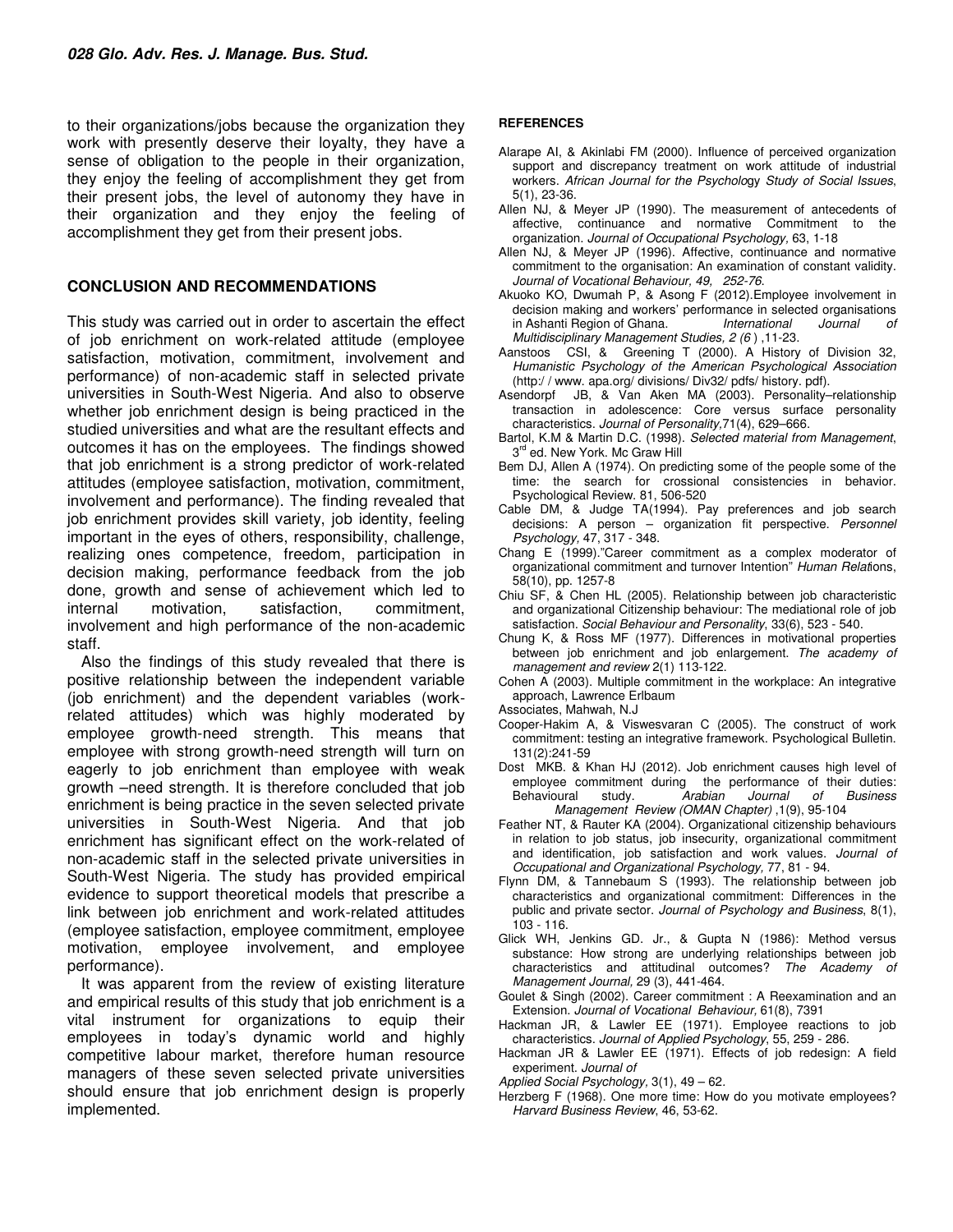- Herscovitch L. & Meyer JP (2002). Commitment to organizational change: extension of a three-component model. *Journal of Applied Psychology*.87:474-87.
- Hope KR (2003). Employee perception of leadership and performance management in Botswana publicService. *Public Personnel Management.* 32:301-13
- Eslami J & Gharakhani D (2012). Organizational commitment and job satisfaction . *ARPN Journal of Science and Technology*
- Khalid S, & Irshad MZ (2010). Job satisfaction among bank employees in Punjab Pakistan: A comparative study. *European Journal of Social Sciences*, 17(4), 570 - 577.
- Kinicki AJ, McKee-Ryan RM, Schriesheim CA,& Carson K.P. (2002).Assessing the construct validity of the job descriptive index: A review and meta-analysis.*Journal of Applied Psychology*, 87(1), 14-32.http://dx.doi.org/10.1037/0021-9010.87.1.14
- Kinicki A, & Williams BK (2009).*Management-A practical Introduction*  (4<sup>th</sup>ed.).Boston: McGraw- Hill Irwin.
- Hackman JR & Oldham, RG (1976). Motivation through the design of work: Test of a theory. *Organisational Behaviour and Human Performance,* 16, 250-279*.*
- Huitt, W.(2006). Social cognition. *Educational Psychology Interactive* Valdosta, GA: Valdosta State University. Retrieved April 10,2010, - Http://www.edpsycinterative.org/topics/soccog/scoclrn.html
- Lawler, EE & Ledford (1992). *Pay and organizational effectiveness. A psychological review.* New York: McGraw hill. New York: McGraw Hill.
- Latham, G.P., & Baldes, J.J. (1975). The practical significance of Locke's theory of goal Setting, *Journal of Applied Psychology*, 60, 122-124.
- Latham, G.P., & Kinne, S.B. (1974). Improving job performance through training in goal setting. *Journal of Applied Psychology*, 59, 187-191
- Latham, G.P., & Yuki, G.A. (1975).Assigned versus participative goal setting with educated and uneducated wood workers, *Journal of Applied Psychology,* 60, 299-302.
- Lawler, E.E., (2003). *Pay and organizational effectiveness. A psychological review.* New York: McGraw hill. New York: McGraw Hill.
- Lee,K., Allen, N.J., Meyer J.P.& Rhee, K.Y.(2001). The threecomponent model of organizational commitment: anapplicationtoSouthKorea.AppliedPsychology: *An international Review.50 (4):596-614*
- Luthans, F. (2005). Organizational behaviour (10<sup>th</sup> Ed.). New York: McGraw-Hill.
- Lunenburg, F. C.(2011). Expectancy Theory of Motivation: Motivating by Altering Expectations. *International Journal of management, Business and Administration 15,*
- Lunenburg, F. C.(2011). Motivating by Enriching Jobs to Make Them More Interesting and Challenging. International Journal of management, Business and Administration 15(2)
- Mathieu, R.U., & Zajac, D. (1990). A review and meta-analysis of the antecedents, correlates, and Consequences of organizational commitment. Psychological Bulletin, 108, 171-194.
- Mohr, R. D., & Zoghi, C. (2006). Is job enrichment really enriching? *BLS Working papers*, U.S Department of Labour; U.S.Bureau of Labour; Statistics Office of Productivity and Technology.BLS working paper 389. www.bls.gov/ore/pdf/ec0600.pdf. accessed
- Mondway, R.W. & Noe, R.M. (1990). Human resource management (4<sup>th</sup> edition). Washinton D.C: Allyn and Bacon.
- Mowday, R.T. (1998). Reflections on the study and relevance of organisational commitment. *Human Resource Management Review, 8 (4*), 387-401.
- Mowday, R., Porter, L., & Steers, R. (1982).*Employee-orientation linkages: The psychology of commitment, absenteeism and turnover.* New York: Academic Press.
- Mowday, R.T., Steers, R.M., Porter, L.W.(1979). The measurement of organizational commitment. *Journal Of Vocational Behavior*, 14,224- 247
- Neyshabor, R. (2013). An Investigation of the Relationship between Job enrichment and Organizational Commitment. *International Journal of Research in Organizational Behavior*

http://www.aijsh.org/setup/international/paper12.pdf Received June 12th, 2013; revised June 30th, accepted July 15th, 2013

- Meyer, J.P., & Allen, N.J. (1997).*Commitment in the workplace: Theory, research and application*; California: Sage, Thousand Oaks.
- Meyer, J.P. & Allen, N. (1993). Commitment to organizations and occupations: Extension and test of a three component conceptualization. *Journal of Applied Psychology*, 78, 538 - 551.
- Newstrom, J. W. (2011). *Organisational behaviour: Human behaviour at work* (13th Ed.). New York: McGraw-Hill.
- Meyer J.P., Becker T.E. & Vandenberghe C. 2004. Employee commitment and motivation: a conceptual analysis and integrative model. Journal of Applied Psychology. 89(6): 991-1007.
- Obi-Nwosu, H., Joe-Akuune, C.O,, Oguegbe, T.M (2013). Job characteristics as predictors of Organization commitment among private workers in Anambra state. *International Journal of Asian Social Science,* 3(2),482-491
- Oladele, O. I., Subair, S. K., & Sebina, N. V. (2010). Knowledge and utilization of job enrichment techniques among district agricultural officers in Botswana. *African Journal of Agricultural Research*, 5(21), 2918-2924.
- Oliver, J., Bakker,A.B. Demerouti, E., &. De, R. J., (2005). Projection of own on others job characteristics: Evidence for the false consensus effect in job characteristics information. *International Journal of Selection and Assessment,* 13(1): 63-74.
- Olugbile, O., (1996). *Nigeria at work:* A survey of the psychology of work among Nigeria guarantee trust bank plc Lagos (Unpublished doctoral dissertation), University of Lagos, Lagos state.
- Oyewobi, L.O., Suleiman, B.,& Muhammad-Jamil, A.(2012).Job Satisfaction and Job Commitment: A Study of Quantity Surveyors in Nigerian Public Service. *International Journal of Business and Management .*7( 5)23-45: http://dx.doi.org/10.5539/ijbm.v7n5p179 www.ccsenet.org/ijbm. accessed 20/01/2013
- Parvin, M. M. & Kabir, N. (2011).Factors affecting employee job satisfaction of pharmaceutical sector. *Australian Journal of Business and Management Research*, 1 (9), 113-123
- Pillai,K.R.; Mashood,A.; Amoodi,S.S.; Husain,K,; Koshy,R.I.(2012). Factors underlying Job Enrichment among Expatriate Employees: A regional perspective. *Abhigyan*. Accessed in April 2013 at www.highbeam.com/doc/IGI-315222381.html.
- Raja, A. P. (1974).*Management by objectives.* Glenview III, Scott, Foresman.
- Ram, P., & Prabhakar, G. V. (2011).The role of employee engagement in work-related outcomes *Interdisciplinary Journal of Research in Business*; 1, (3), 47-61.
- Ramlall, S. (2009)a review of employee motivation theories and their implications on employee retention Within organizations. Journal of American Academy of business. 5(1/2),52-63.
- Raza, M.A., & Nawaz, M.M. (2011). Impact of job enrichment on employee's job satisfaction, motivation and organisational commitment: Evidence from public sector of Pakistan. *International Journal of Business and Social Science;* 23 (2), 220-226.
- Robbins, S.P., Judge, T.A., Millet, B.,& Waters-Marsh, T.<br>(2008).*Organisational behavior* (5<sup>th</sup> Ed.). Australia: Pearson Education.
- Robbins, S.P., & Judge, T.A. (2009). Organisational Behaviour(13<sup>th</sup> Ed.). New Jersey: Pearson Education, Inc.
- Salami, S.O., (2008).Demographic and psychological factors predicting organizational commitment among industrial workers. *Anthropologist,* 10(1), 31 - 38.
- Saleem, S., Shaheen, W.A. & Saleem, R. (2012). The impact of job enrichment and job enlargement on employee satisfaction, keeping employee performance as intervening variable: A correlational study from Pakistan. *Kuwait Chapter of Arabian Journal of Business and Management Review* 1, (9), 145-165.
- Schwepker, C.H.(2001). Ethical climate's relationship to job satisfaction, organizational commitment Turnover intention in the sales force. Journal of Business Research. 54:39-52
- Sneed J, & Herman CM (1990). Influence of job characteristics and organizational commitment on job satisfaction of hospital food service employees. *Journal of American Diet Association,* 90(8): 1072 - 1076.
- Swinth RL (1971). Organisational joint problem-solving; *Management Science,* 18, B68-B79.